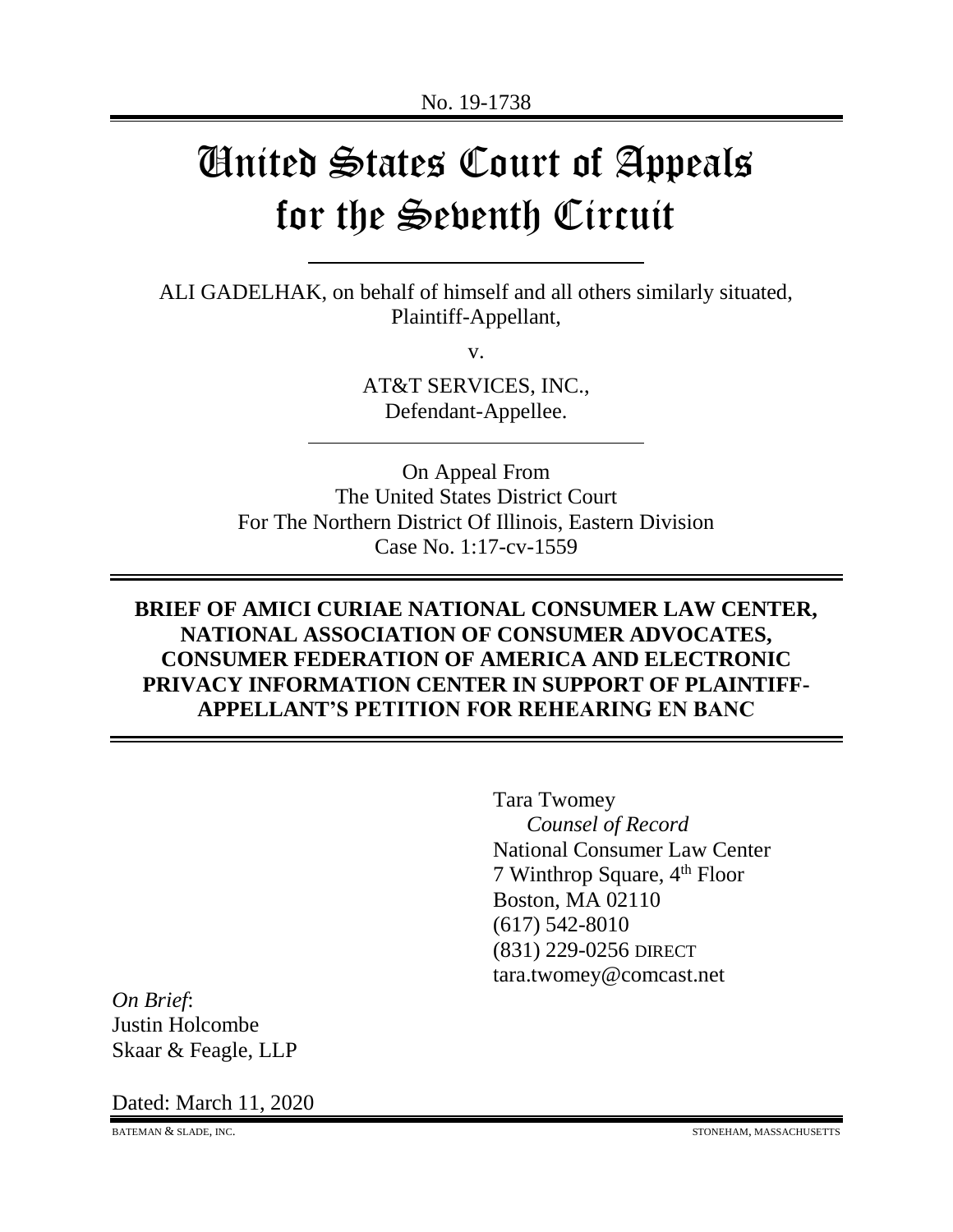# **CIRCUIT RULE 26.1 & DISCLOSURE STATEMENT**

(1) The full name of every party that the attorney represents in the case (if the party is a corporation, you must provide the corporate disclosure information required by Fed. R. App. P. 26.1 by completing item #3):

National Consumer Law Center National Association of Consumer Advocates Consumer Federation of America Electronic Privacy Information Center

(2) The names of all law firms whose partner or associates have appeared for the party in the case (including proceedings in the district court or before an administrative agency) or are expected to appear for the party in this court:

Marc Rotenberg, Electronic Privacy Information Center

(3) If the party or amicus is a corporation: All parties are non-profit organizations with no parent corporations or stockholders.

- i) Identify all its parent corporations, if any; and N/A
- ii) list any publicly held company that owns  $10\%$  or more of the party's or amicus's stock:  $N/A$

s/ Tara Twomey Tara Twomey *Counsel of Record*\* National Consumer Law Center 7 Winthrop Square, 4th Floor Boston, MA 02110 (617) 542-8010 (831) 229-0256 DIRECT tara.twomey@comcast.net

\*New Counsel of Record replacing Marc Rotenberg as Lead Counsel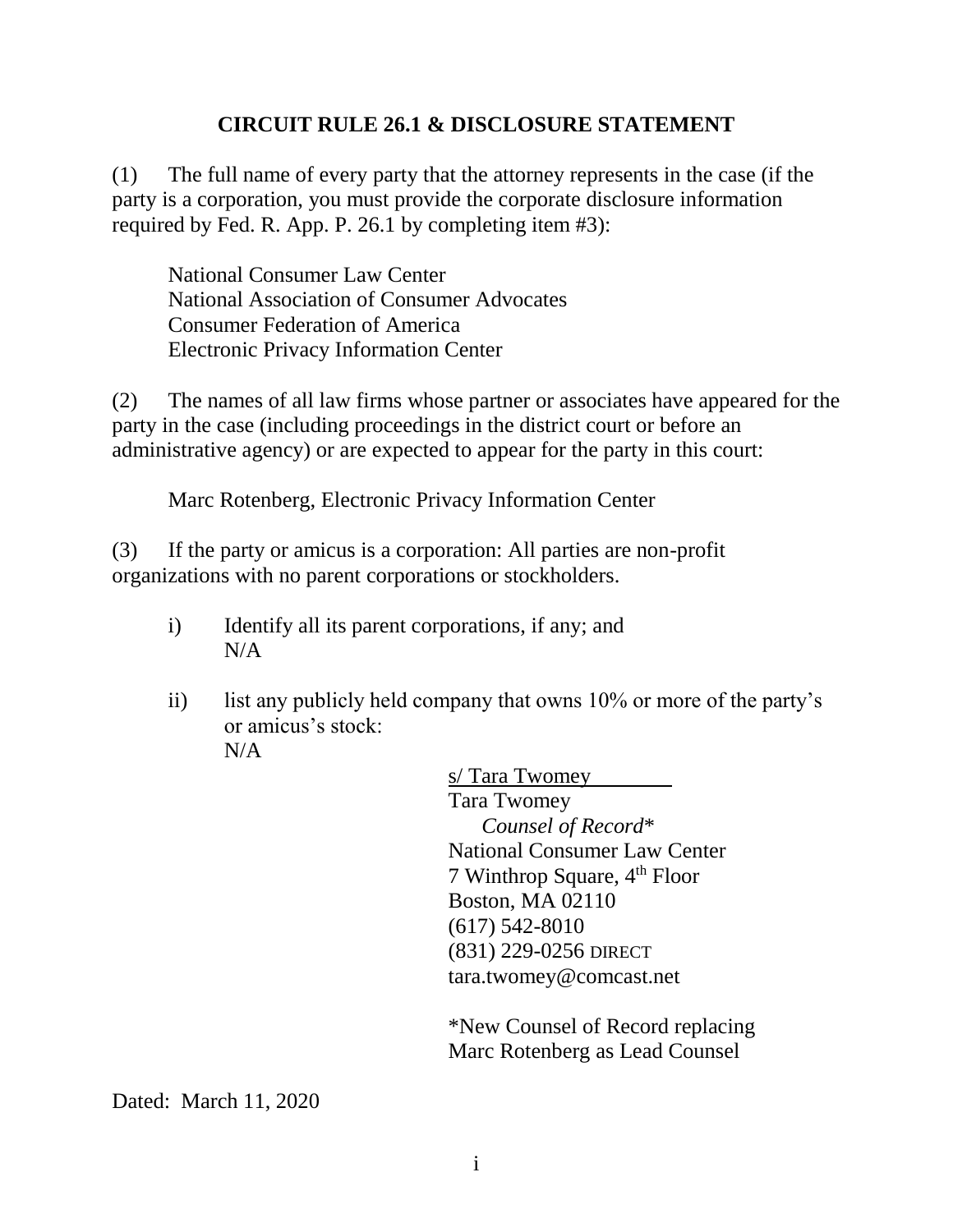# **TABLE OF CONTENTS**

| I.  |           | Rehearing is Necessary to Give Effect to the Words "Store or |
|-----|-----------|--------------------------------------------------------------|
|     | A.        | The TCPA's Coverage of Autodialers Calling Stored            |
|     | <b>B.</b> | The Panel Acknowledged its Reading had a Surplusage          |
| II. |           | The Panel Suggested an Interpretation that Would Give        |
|     | A.        | The Panel's Suggestion is Superior to Rendering "Store"      |
|     | <b>B.</b> |                                                              |
| Ш.  |           |                                                              |
|     |           |                                                              |
|     |           |                                                              |
|     |           |                                                              |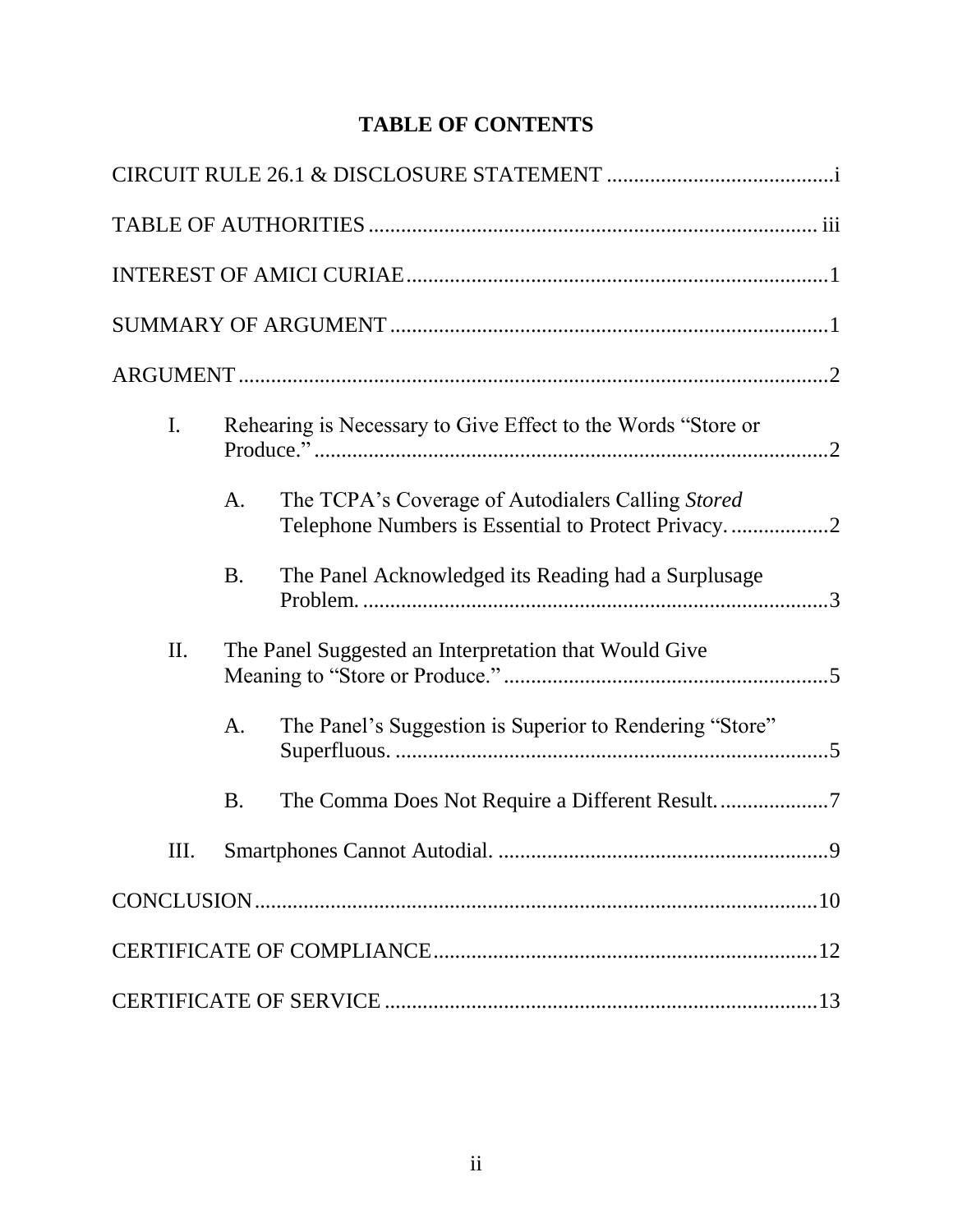# **TABLE OF AUTHORITIES**

# **CASES:**

| ACA Int'l v. FCC,                                                 |
|-------------------------------------------------------------------|
|                                                                   |
| Freeman v. Chicago Title & Trust Co.,                             |
|                                                                   |
| Gadelhak v. AT&T Svcs., Inc.,                                     |
|                                                                   |
| Heard v. Nationstar Mortg. LLC,                                   |
| No. 2:16-CV-00694-MHH, 2018 WL 4028116 (N.D. Ala. Aug. 23, 2018)6 |
| Lockhart v. United States,                                        |
|                                                                   |
| Marks v. Crunch San Diego, LLC,                                   |
|                                                                   |
| Mims v. Arrow Fin. Svcs., LLC,                                    |
|                                                                   |
| Moskal v. United States,                                          |
|                                                                   |
| Parm v. Nat'l Bank of Ca., N.A.,                                  |
|                                                                   |
| Pinkus v. Sirius XM Radio, Inc.,                                  |
|                                                                   |
| Reiter v. Sonotone Corp.,                                         |
|                                                                   |
| Salcedo v. Hanna,                                                 |
|                                                                   |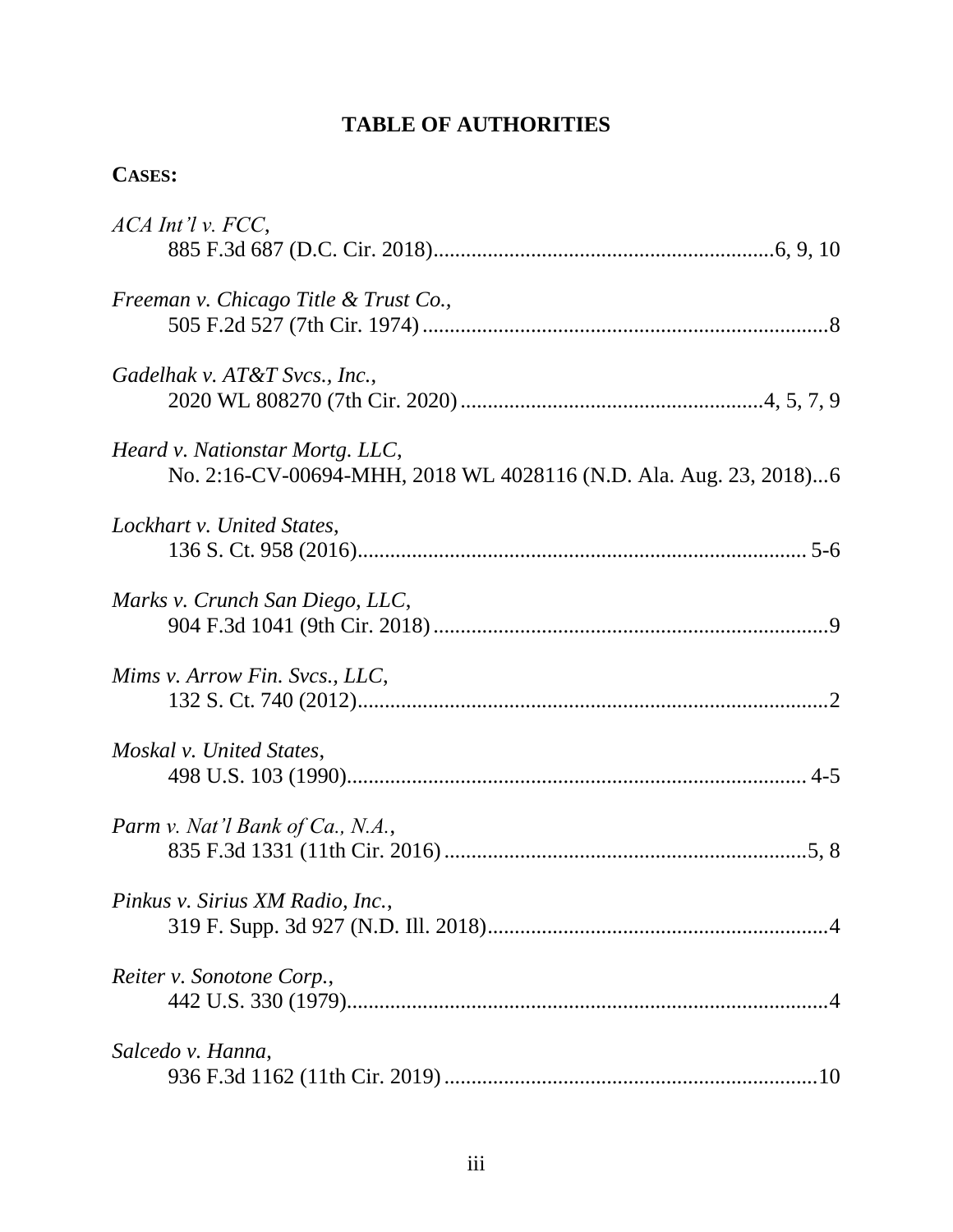| Sessions v. Barclays Bank Delaware,                                                    |
|----------------------------------------------------------------------------------------|
| U.S. Nat'l Bank of Oregon v. Indep. Ins. Agents of Am., Inc.,                          |
| United States v. Shreveport Grain & Elevator Co.,                                      |
| <b>STATUTES:</b>                                                                       |
|                                                                                        |
| <b>REGULATIONS:</b>                                                                    |
|                                                                                        |
| <b>OTHER AUTHORITIES:</b>                                                              |
|                                                                                        |
| WILLIAM N. ESKRIDGE JR., INTERPRETING LAW: A PRIMER<br>ON HOW TO READ STATUTES AND THE |
| Homeland Security, Partnering to Prevent TDoS Attacks,                                 |
| Antonin Scalia & Bryan A. Garner, Reading Law: The Interpretation of                   |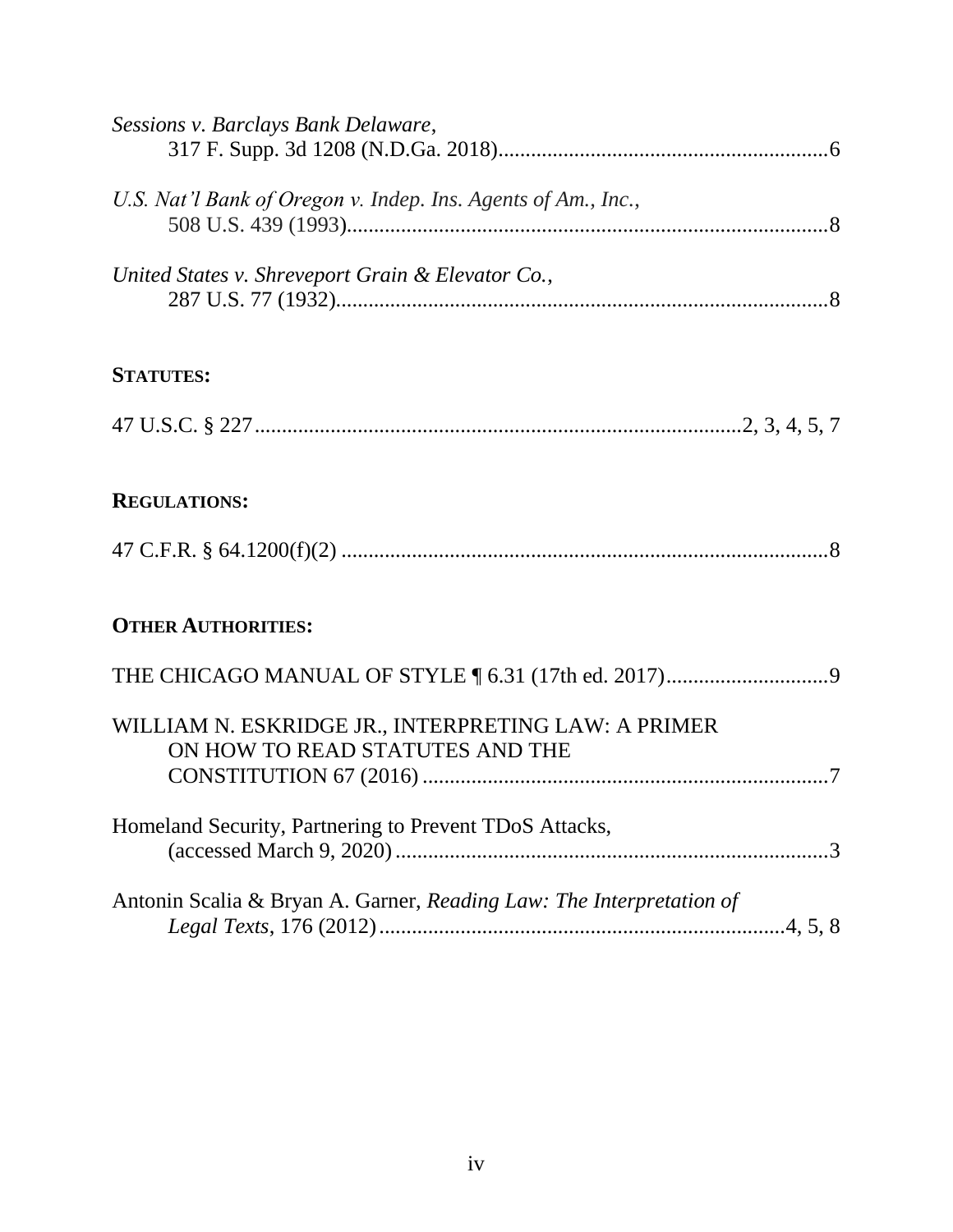### **INTEREST OF AMICI CURIAE**<sup>1</sup>

Amici Curiae are consumer protection organizations that work to safeguard consumers from unwanted robocalls and to ensure the enforceability of consumer rights under the Telephone Consumer Protection Act (TCPA) and other consumer protection statutes. Amici have advocated extensively for strong interpretations of the TCPA before the Federal Communications Commission, and have filed amicus curiae briefs defending the TCPA as the primary means to protect Americans from unwanted robocalls.

## **SUMMARY OF ARGUMENT**

This appeal raises questions of exceptional importance. The panel decision is based on an erroneous interpretation of the TCPA, conflicts with other precedent, and will have far-reaching consequences. It opens the floodgates to robocalls that tie up cell phones, emergency lines, and businesses, and that cumulatively threaten to undermine the integrity of the nation's communications system.

The panel's holding that systems that *store* telephone numbers must also *produce* such numbers conflicts with the plain reading of "store *or* produce." The

 $\overline{a}$ 

<sup>&</sup>lt;sup>1</sup> No party's counsel authored this brief in whole or in part, and no party or party's counsel made a monetary contribution to fund the preparation or submission of this brief. No person or entity other than amici made a monetary contribution to the preparation or submission of this brief.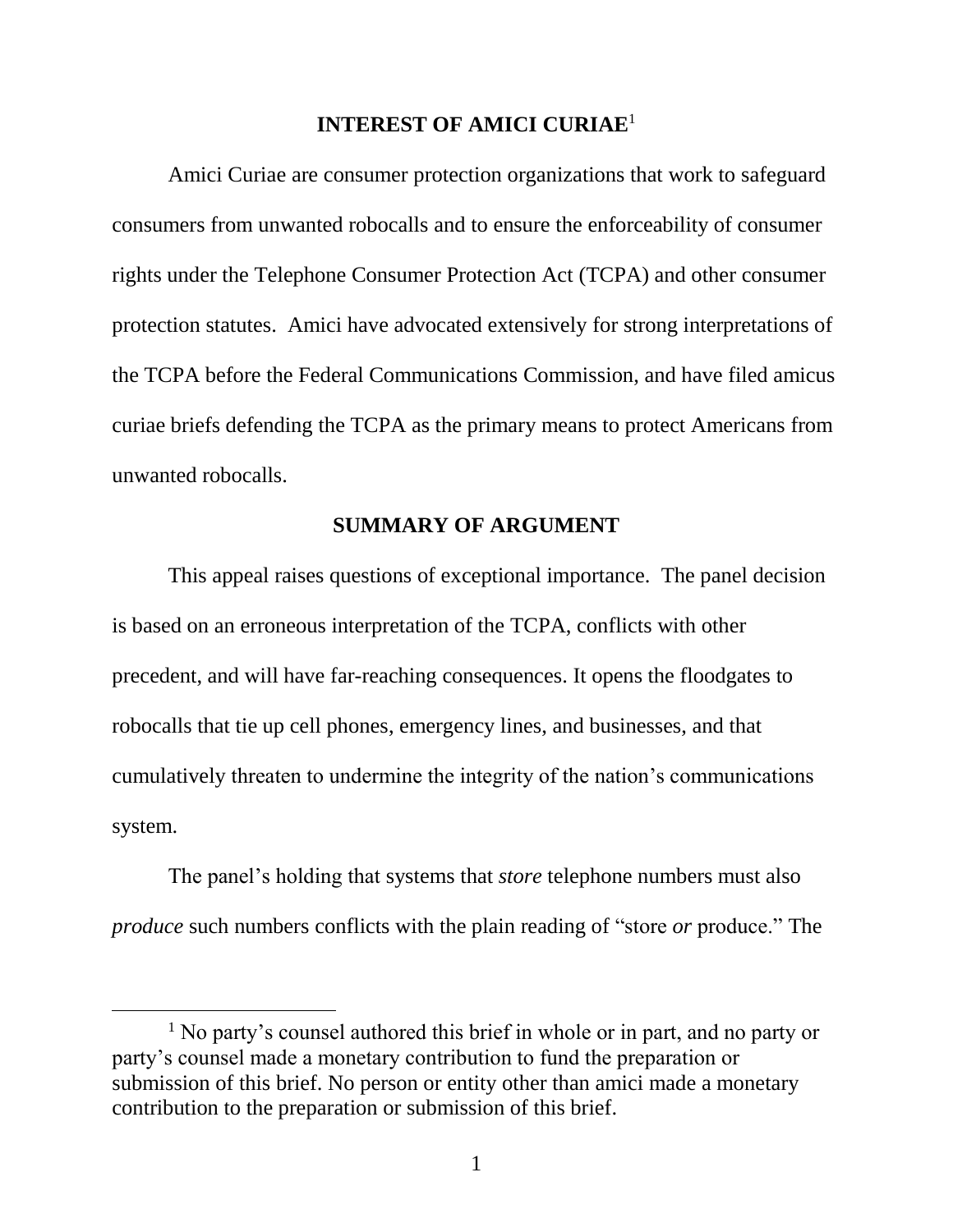opinion will permit callers to tie up the telephone systems of emergency providers and elderly care homes, and subjects businesses to denial of service attacks by exempting from the TCPA systems which target specific numbers. Consumers, businesses, the FCC, and states will lose the ability to enjoin this behavior. The TCPA was intended to prevent this result.

#### **ARGUMENT**

#### **I. Rehearing is Necessary to Give Effect to the Words "Store or Produce."**

## **A. The TCPA's Coverage of Autodialers Calling** *Stored* **Telephone Numbers is Essential to Protect Privacy.**

"Voluminous consumer complaints about abuses of telephone technology for example, computerized calls dispatched to private homes— prompted Congress to pass the TCPA. Congress determined that federal legislation was needed because telemarketers, by operating interstate, were escaping state-law prohibitions on intrusive nuisance calls." *Mims v. Arrow Fin. Svcs., LLC*, 132 S. Ct. 740, 744 (2012).

Rather than outlaw such autodialers entirely, Congress required users to obtain consent, absent an emergency, to use autodialers to call emergency lines, hospital and elder care guest rooms, cell phones, and other specific types of telephone lines. 47 U.S.C. § 227(b)(1)(A). Congress prohibited using an autodialer in a way that would simultaneously engage multiple lines of a multi-line business,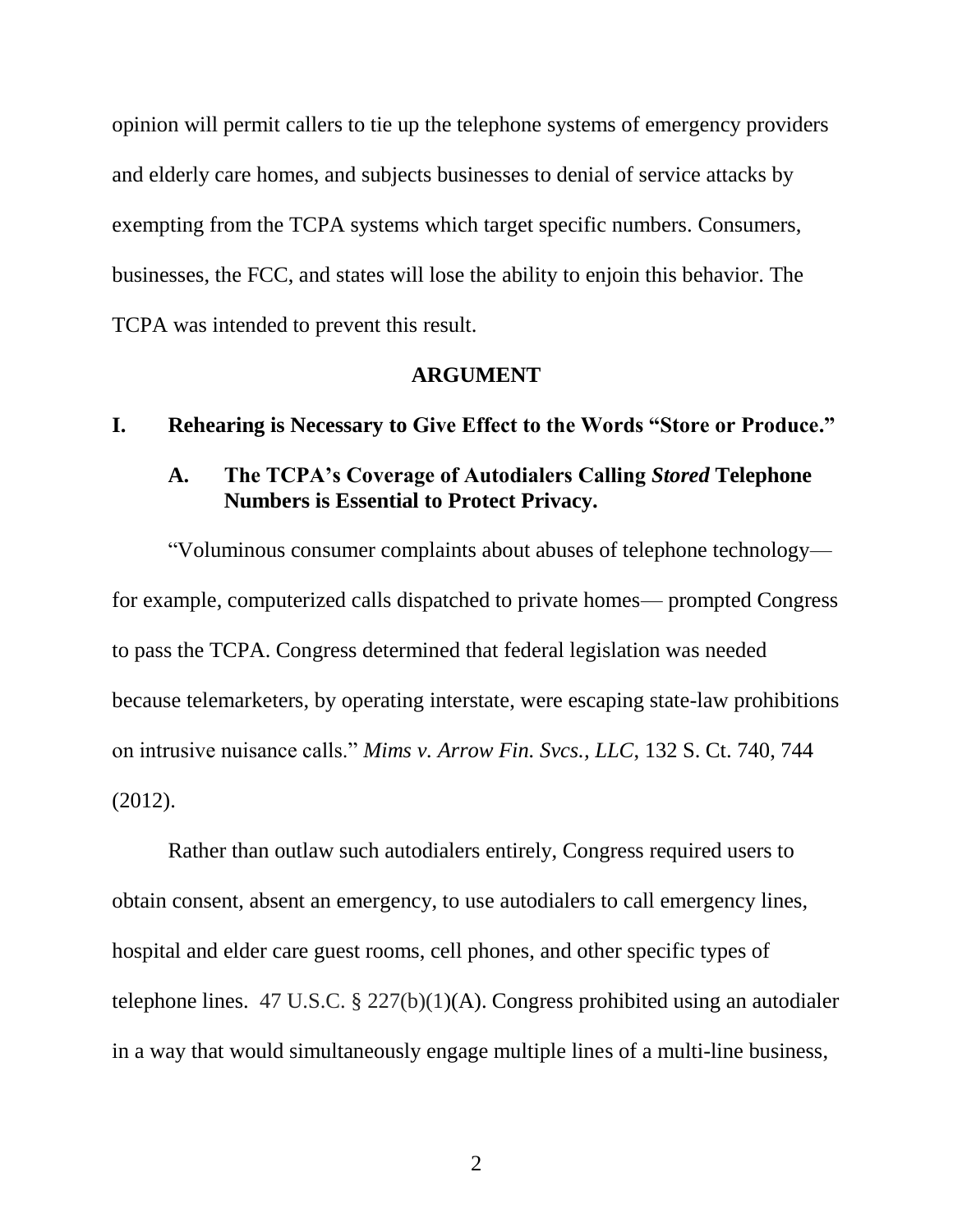which requires the caller to know what numbers it is calling in order to avoid this prohibition. 47 U.S.C. § 227(b)(1)(D).

According to the Department of Homeland Security, autodialers *specifically* targeting emergency lines, including 911, in telephony denial of service attacks remain a real problem. Homeland Security, Partnering to Prevent TDoS Attacks, (accessed March 9, 2020), available at [https://www.dhs.gov/science-and](https://www.dhs.gov/science-andtechnology/blog/2018/07/09/partnering-prevent-tdos-attacks) [technology/blog/2018/07/09/partnering-prevent-tdos-attacks.](https://www.dhs.gov/science-andtechnology/blog/2018/07/09/partnering-prevent-tdos-attacks) "These attacks pose significant risks to banks, schools, hospitals, and even government agencies. When banks are attacked, customers are denied access to their accounts[.]" *Id.*

Fortunately, the TCPA gave States, consumers, and businesses a real tool to stop these calls. States as well as consumers and businesses can file an action for damages, seek an injunction enforceable by contempt, or both. 47 U.S.C. §§ 227(b)(3) and (g). These tools are a good deterrent to such calls and are efficient to stop them. Under the panel opinion in this case, these tools are lost because dialers that target specific stored telephone numbers are no longer regulated in this Circuit.

### **B. The Panel Acknowledged its Reading had a Surplusage Problem.**

The panel opinion reads "store *or* produce" to only include systems which *produce* telephone numbers using a random or sequential number generator, rendering "store or" superfluous. The panel acknowledges the "problem" with its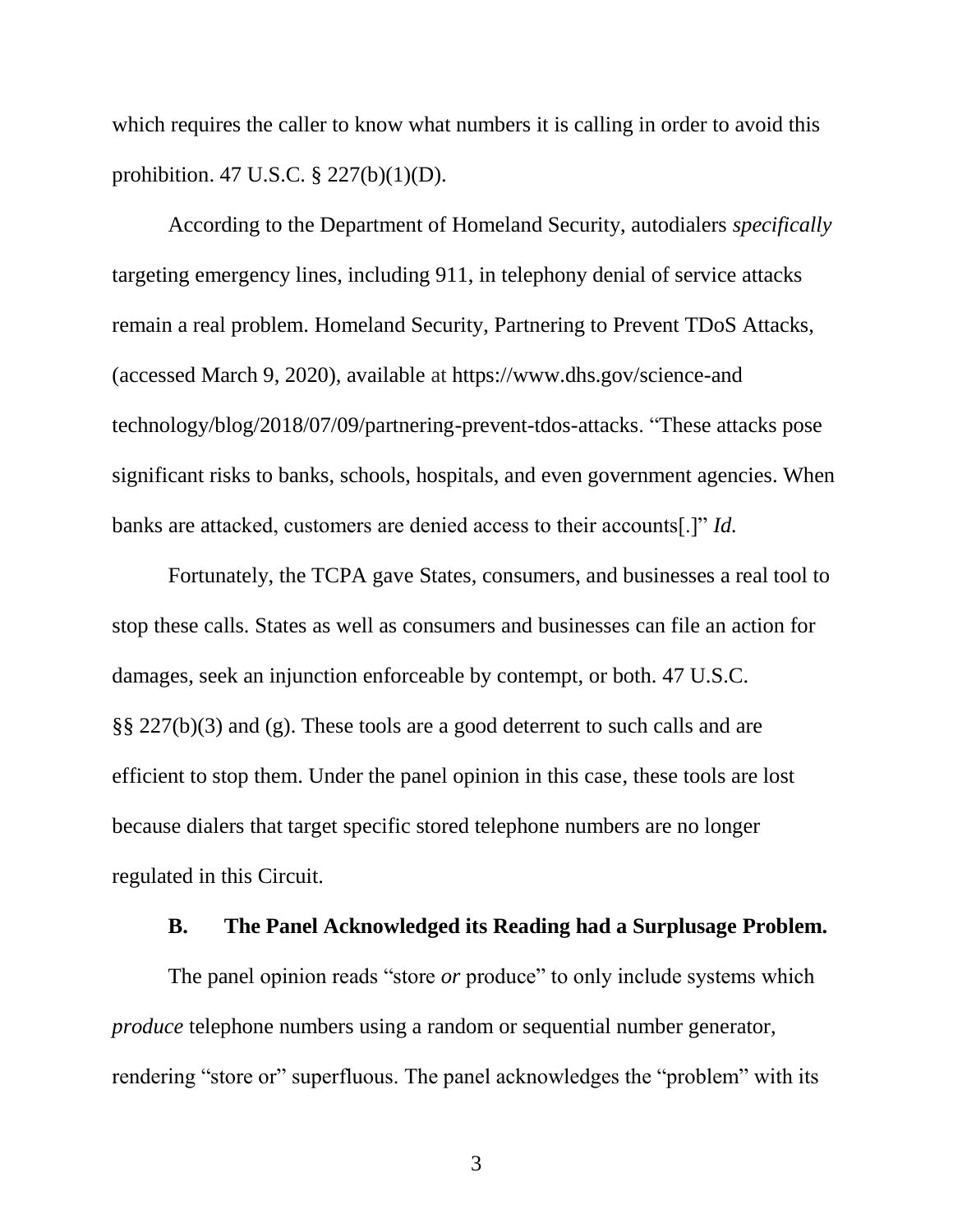own reading: "'it is hard to see how a number generator could be used to 'store' telephone numbers.'" *Gadelhak v. AT&T Svcs., Inc.*, 2020 WL 808270, at \*4 (7th Cir. Feb. 19, 2020) quoting *Pinkus v. Sirius XM Radio, Inc.*, 319 F. Supp. 3d 927, 938 (N.D. Ill. 2018). The panel dealt with this problem by observing that a system that produces telephone numbers can *also* store them before dialing. *Id.*

This interpretation suffers a fatal flaw: the statute says "store *or* produce," not "store *and* produce." 47 U.S.C. § 227(a)(1). "[The panel's] strained construction would have us ignore the disjunctive 'or' and rob the term ['store'] of its independent and ordinary significance." *Reiter v. Sonotone Corp.*, 442 U.S. 330, 238-39 (1979)("Canons of construction ordinarily suggest that terms connected by a disjunctive be given separate meanings, unless the context dictates otherwise; here it does not."). The use of "or" means that a system which "stores" such numbers need not also "produce" them.

Quoting Scalia & Garner's discussion of doublets, the panel accepts this surplusage. *Gadelhak* at \*5 quoting Antonin Scalia & Bryan A. Garner, *Reading Law: The Interpretation of Legal Texts*, 176-77 (2012) ("*Reading Law*"). However, doublets typically use "and" rather than "or." *See Reading Law* at 176-77 (using "[*e*]*xecute and perform*[,]" "[*r*]*est, residue, and remain*[,]" "[*p*]*eace and quiet*[,]" and "*indemnify and hold harmless*[,]" as examples). Although Justice Scalia references his dissent in *Moskal v. United States*, the majority in *Moskal* rejected it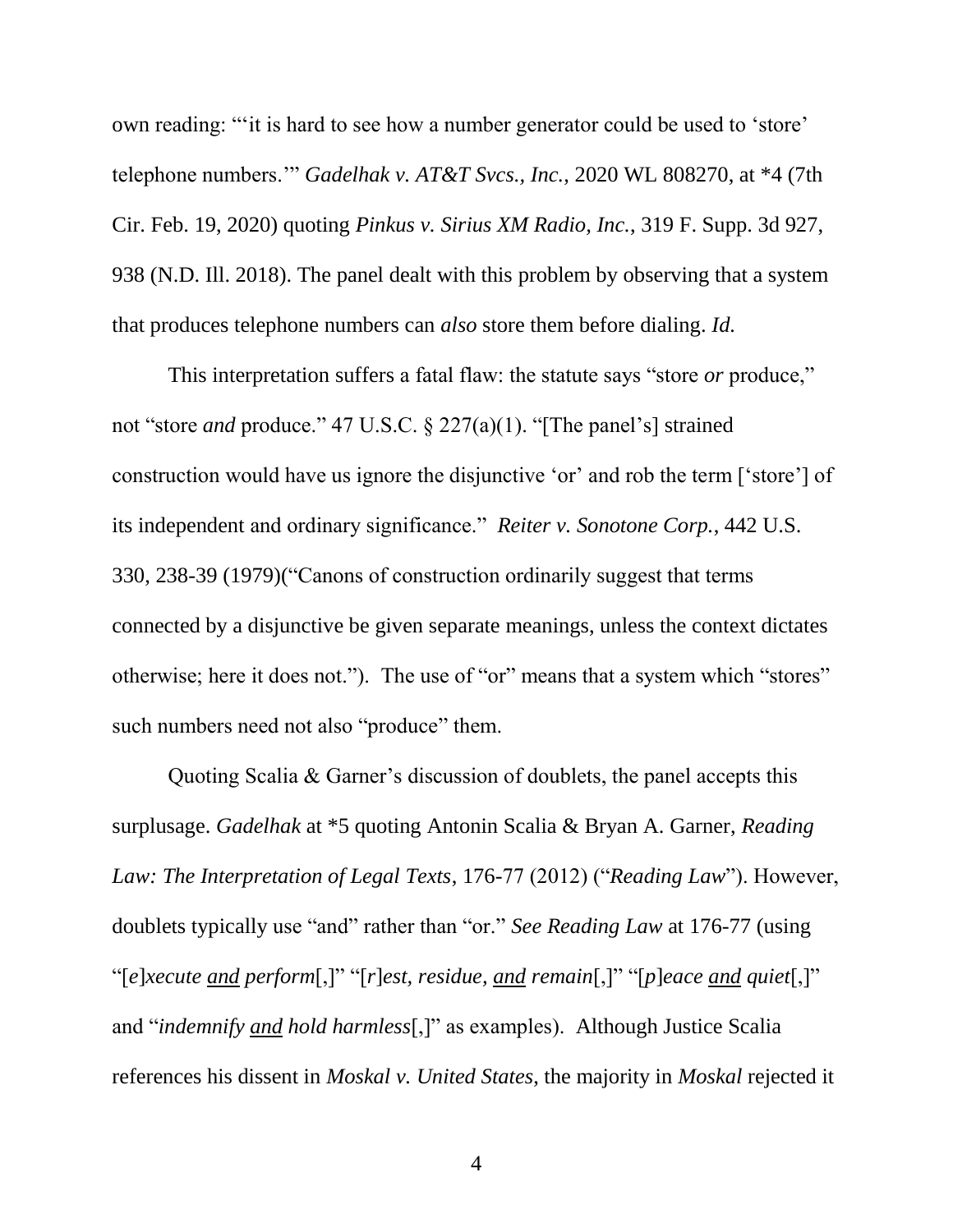because it violated the rule against surplusage. 498 U.S. 103, 109-10 (1990). The Court itself emphasized the disjunctive "or" to belabor this point. *Id.* at 111.

"Store" and "produce" have ordinary meanings that are not synonymous, so they cannot be doublets. Rather, the statute references alternative functions: "store *or* produce."

## **II. The Panel Suggested an Interpretation that Would Give Meaning to "Store or Produce."**

## **A. The Panel's Suggestion is Superior to Rendering "Store" Superfluous.**

The Court *sua sponte* considered an interpretation which would give meaning to every word of the statute — "that 'using a random or sequential number generator' modified how the telephone numbers are 'to be called.'" *Gadelhak* at \*7. *See also Parm v. Nat'l Bank of Ca., N.A.*, 835 F.3d 1331, 1336 (11th Cir. 2016) *quoting Reading Law* at 152 ("'When the syntax involves something other than a parallel series of nouns or verbs, a prepositive or postpositive modifier normally applies only to the nearest reasonable referent.'"). Here, the syntax includes something other than a parallel series of verbs: the direct object "telephone numbers" and the infinitive phrase "to be called[.]" 47 U.S.C.  $§$  227(a)(1).

The adverbial phrase only modifies the nearest reasonable referent — "to be called." *Lockhart v. United States*, 136 S. Ct. 958, 963 (2016)("That is particularly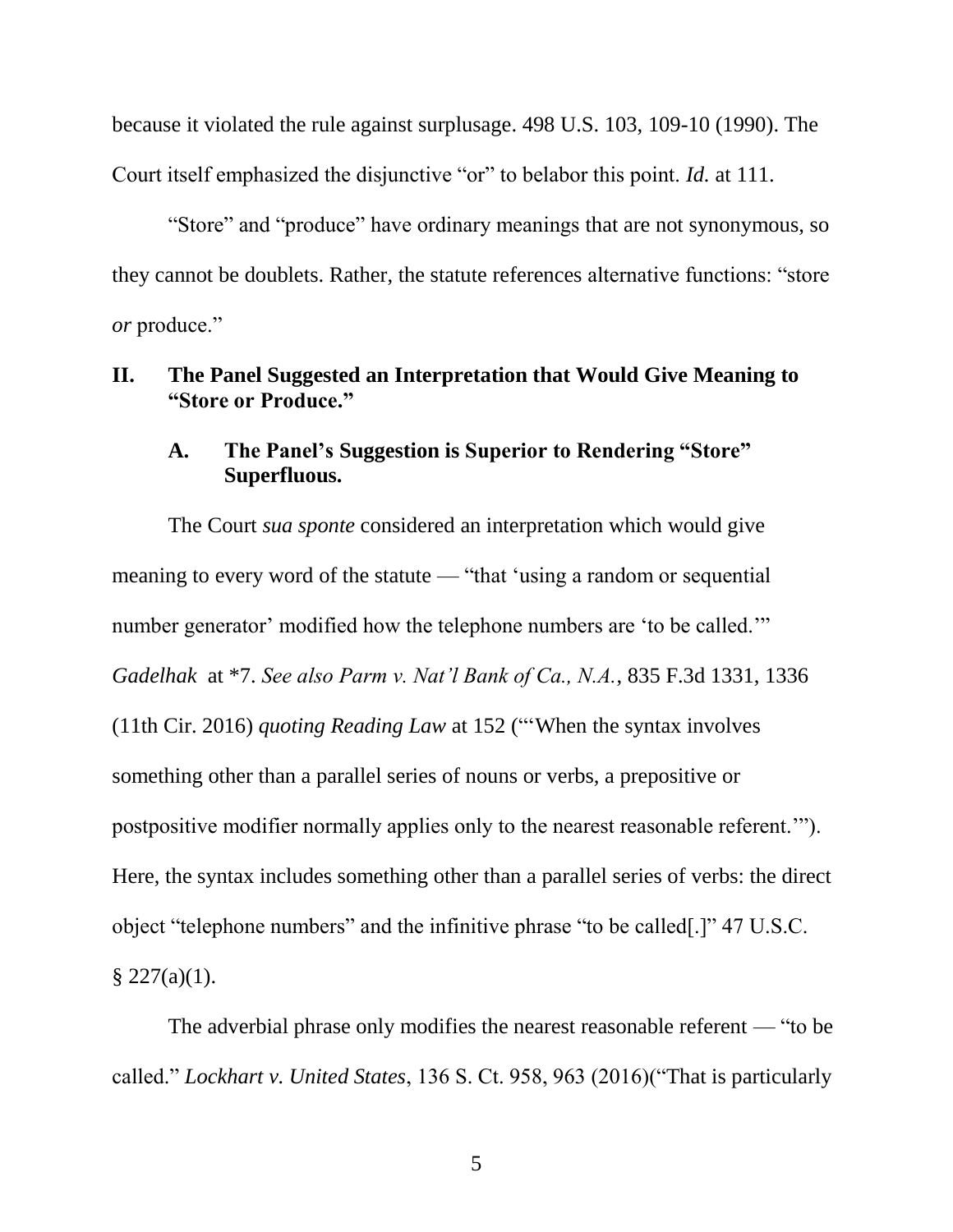true where it takes more than a little mental energy to process the individual entries in the list, making it a heavy lift to carry the modifier across them all."). At least one District Court has followed this approach and a second has evaluated it without conclusion. *Heard v. Nationstar Mortg. LLC*, No. 2:16-CV-00694-MHH, 2018 WL 4028116, at \*6 (N.D. Ala. Aug. 23, 2018)(finding that a system that automatically sequences previously stored telephone numbers was an autodialer); *Sessions v. Barclays Bank Delaware*, 317 F. Supp. 3d 1208, 1214 (N.D. Ga. 2018).

Modern autodialers store massive amounts of data, including telephone numbers. A dialer manager inputs criteria to develop a dialing campaign. For instance, a bank could create a campaign to call consumers who are two weeks delinquent, live in Georgia, and have not been reached in three days. The dialer uses propriety algorithms to generate and queue the sequence of numbers to be called, then dials them at a preprogrammed rate. The numbers are *generated* from the *preexisting* stored database. The numbers are not *stored* using a sequential number generator; they are stored *to be called* using a sequential number generator.

There are two ways to *automatically* generate numbers from a stored database for dialing, either truly at random or in some sequence (e.g., a dialing algorithm). *See also ACA Int'l v. FCC*, 885 F.3d 687, 701 (D.C. Cir. 2018) ("[A]nytime phone numbers are dialed from a set list, the database of numbers must be called in *some* order—either in a random or some other sequence."). Of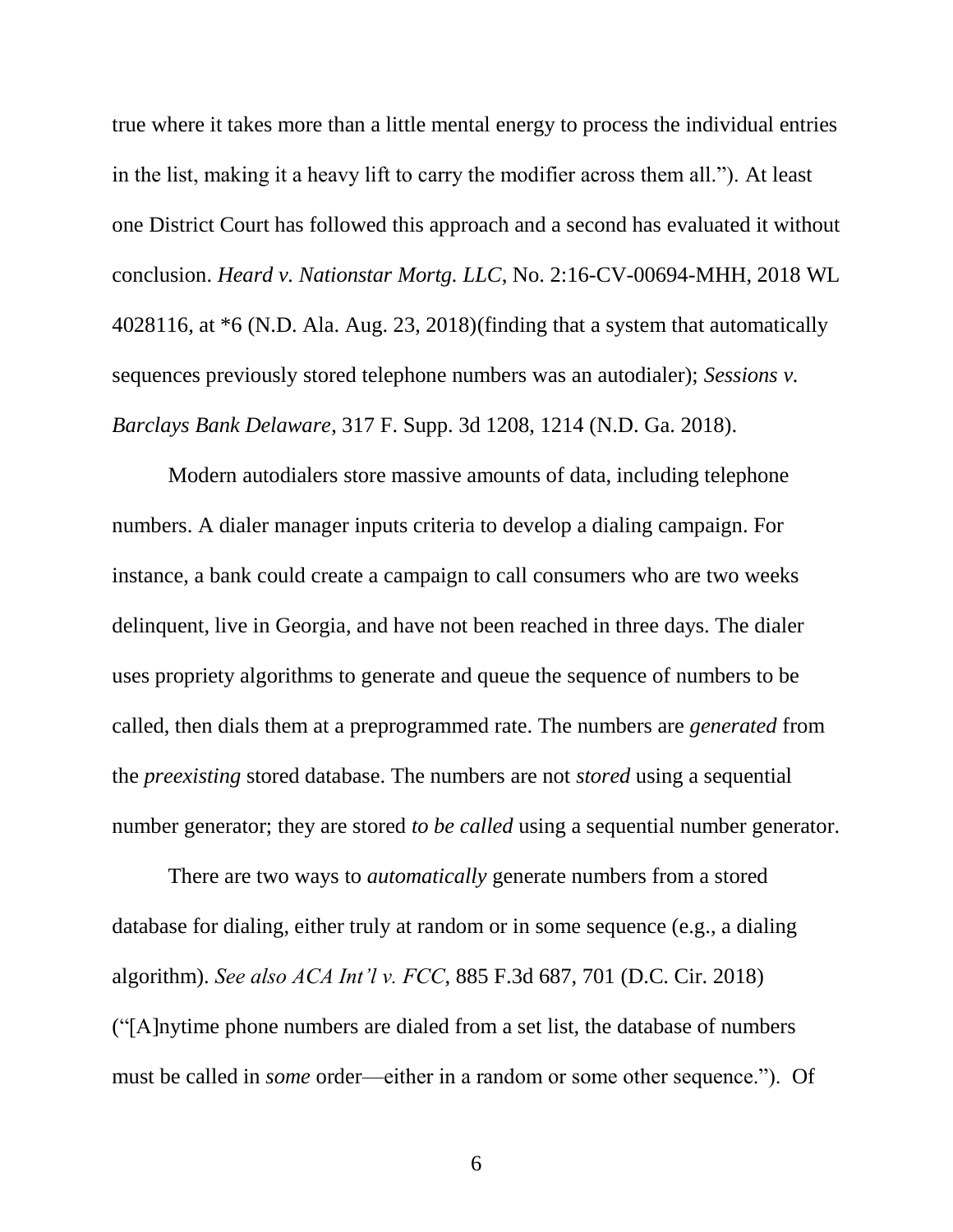course, if the numbers are *not* automatically generated from the stored database, they can be called by human selection at the time of the call, which would be *neither* random *nor* sequential, and certainly not generated by the *system*. For instance, speed dialing or calling from a contact list (e.g., a smartphone) would be neither random nor sequential because the caller is individually choosing the number to call at the time of the call. No number is *automatically generated* from the stored database to call the next number in queue. The automatic, systemic generation of the next number *to be called* distinguishes an autodialer from other devices which merely store telephone numbers and dial them at the caller's command. Of course, an autodialer must also actually dial such numbers. 47 U.S.C. § 227(a)(1)(B).

#### **B. The Comma Does Not Require a Different Result.**

The panel rejected this approach, without argument from the parties, because of the comma. *See Gadelhak* at \*7-8 citing WILLIAM N. ESKRIDGE JR., INTERPRETING LAW: A PRIMER ON HOW TO READ STATUTES AND THE CONSTITUTION 67–68 (2016) ("[a] qualifying phrase separated from antecedents by a comma is evidence that the qualifier is supposed to apply to all the antecedents instead of only to the immediately preceding one."). While a comma may be *evidence* of intent, this is not an incontrovertible rule. The nearest reasonable referent cannon has been applied to a modifier following a comma.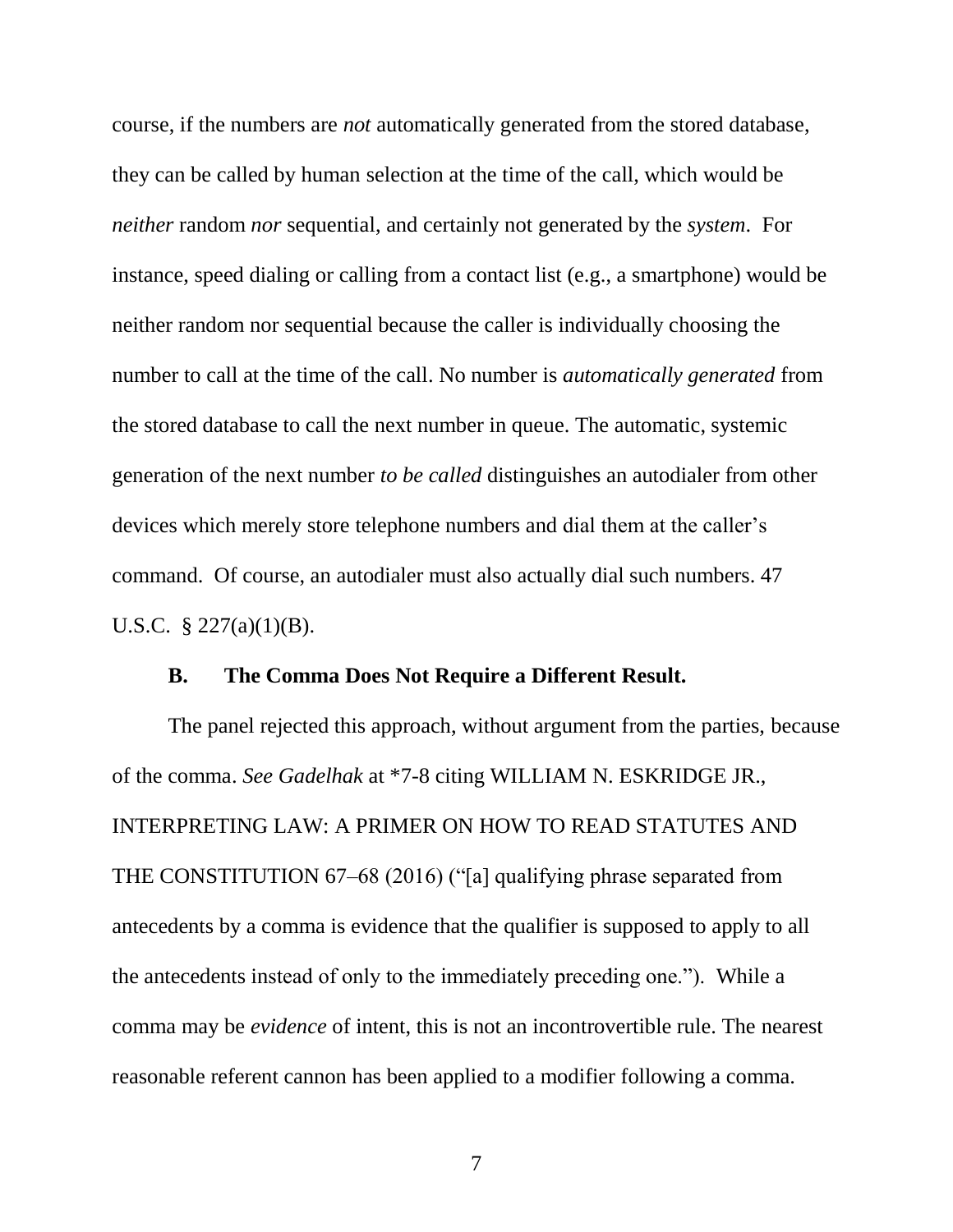*Parm v. Nat'l Bank of Ca., N.A.*, 835 F.3d 1331, 1336 (11th Cir. 2016). Borrowing from Petitioners baseball analogy, nobody would question the meaning of "to hit or throw a ball *to be caught*, using a glove."

Punctuation is important, but context and the importance of avoiding surplusage compel a different outcome. "Perhaps more than any other indication of meaning, punctuation is often a scrivener's error, overcome by other textual indications of meaning." *Reading Law* at 164-65. While "the meaning of a statute will typically heed the commands of its punctuation[,]" "a purported plain-meaning analysis based only on punctuation is necessarily incomplete and runs the risk of distorting a statute's true meaning." *U.S. Nat'l Bank of Oregon v. Indep. Ins. Agents of Am., Inc.*, 508 U.S. 439, 454 (1993).

Punctuation marks are no part of an act. To determine the intent of the law, the court, in construing a statute, will disregard the punctuation, or will repunctuate, if that be necessary, in order to arrive at the natural meaning of the words employed.

*Freeman v. Chicago Title & Trust Co.,* 505 F.2d 527, 530 (7th Cir. 1974) quoting *United States v. Shreveport Grain & Elevator Co.*, 287 U.S. 77, 82-83 (1932)

(citing cases).

The FCC deleted the comma from its regulation defining a covered autodialer. 47 C.F.R. § 64.1200(f)(2)("The terms *automatic telephone dialing system* and *autodialer* mean equipment which has the capacity to store or produce telephone numbers to be called using a random or sequential number generator and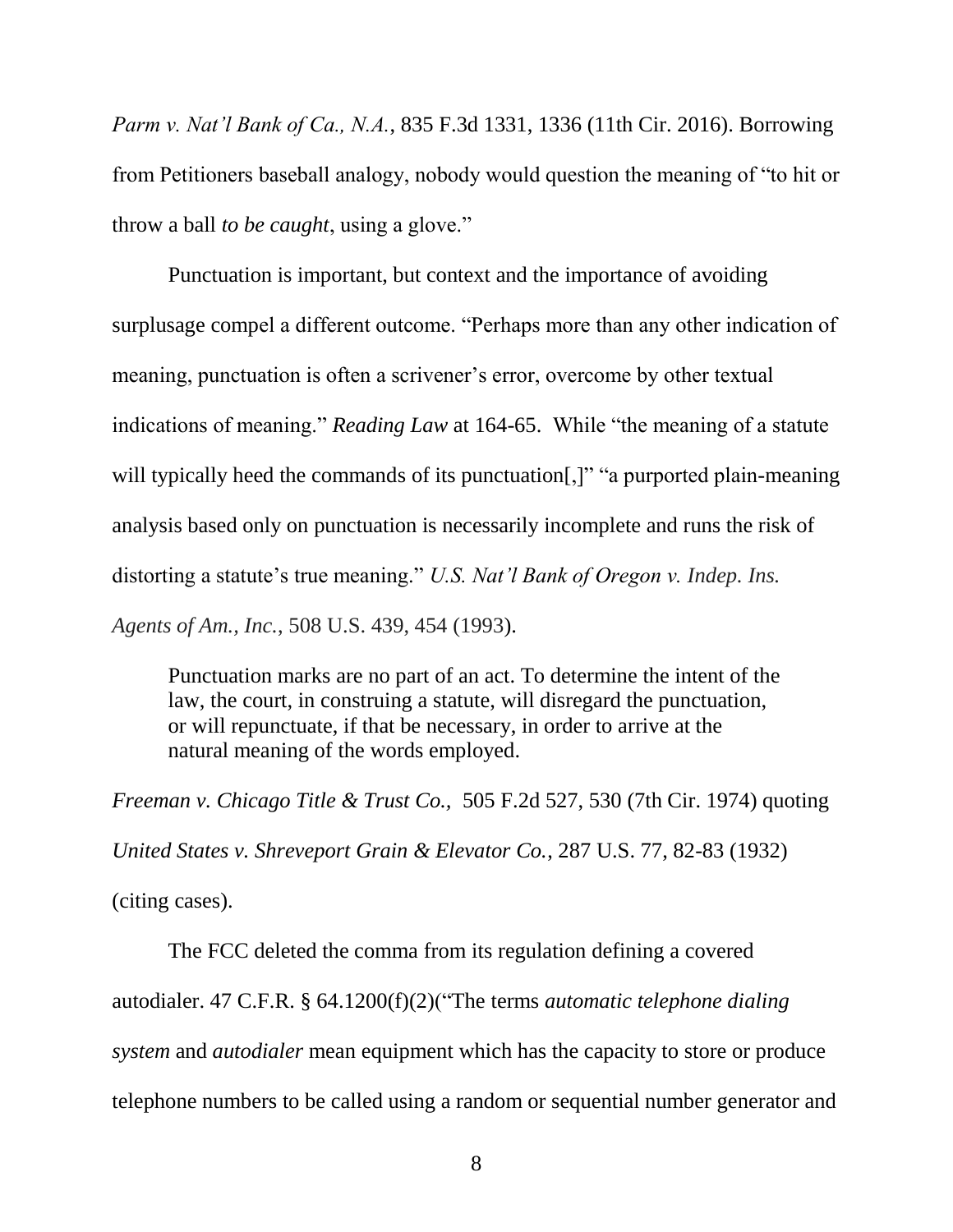to dial such numbers."). This regulation, promulgated in 1992, was not subject to the proceeding, or even considered, in *ACA Int'l v. FCC*, 885 F.3d 687 (D.C. Cir. 2018). The panel itself acknowledged that the comma was inappropriate. *Gadelhak* at \*7, citing THE CHICAGO MANUAL OF STYLE ¶ 6.31 (17th ed. 2017)("The grammar and style treatise of record dictates that a comma is inappropriate for a restrictive adverbial phrase found at the end of a sentence.").

Instead of giving undue meaning to a grammatically misplaced comma that was deleted by the FCC, this Court should avoid surplusage and give meaning to every *word* used by Congress, including "store *or* produce." This approach gives meaning to every word of the statute, does not sweep in smartphones, and protects consumers, businesses, and emergency lines from targeted autodialing and denial of service campaigns.

## **III. Smartphones Cannot Autodial.**

The panel expresses concern that smartphones could be swept into the definition of ATDS if it were to adopt the reasoning of *Marks v. Crunch San Diego, LLC*, 904 F.3d 1041 (9th Cir. 2018). *See Gadelhak* at \*6. Since *Marks* was decided, there is no evidence of people in the Ninth Circuit being sued for standard use of an iPhone. The reason is simple — iPhones don't autodial.

Factory default smartphone applications require a human to cognitively select numbers to call, whether by touch or voice command. Even the "Do Not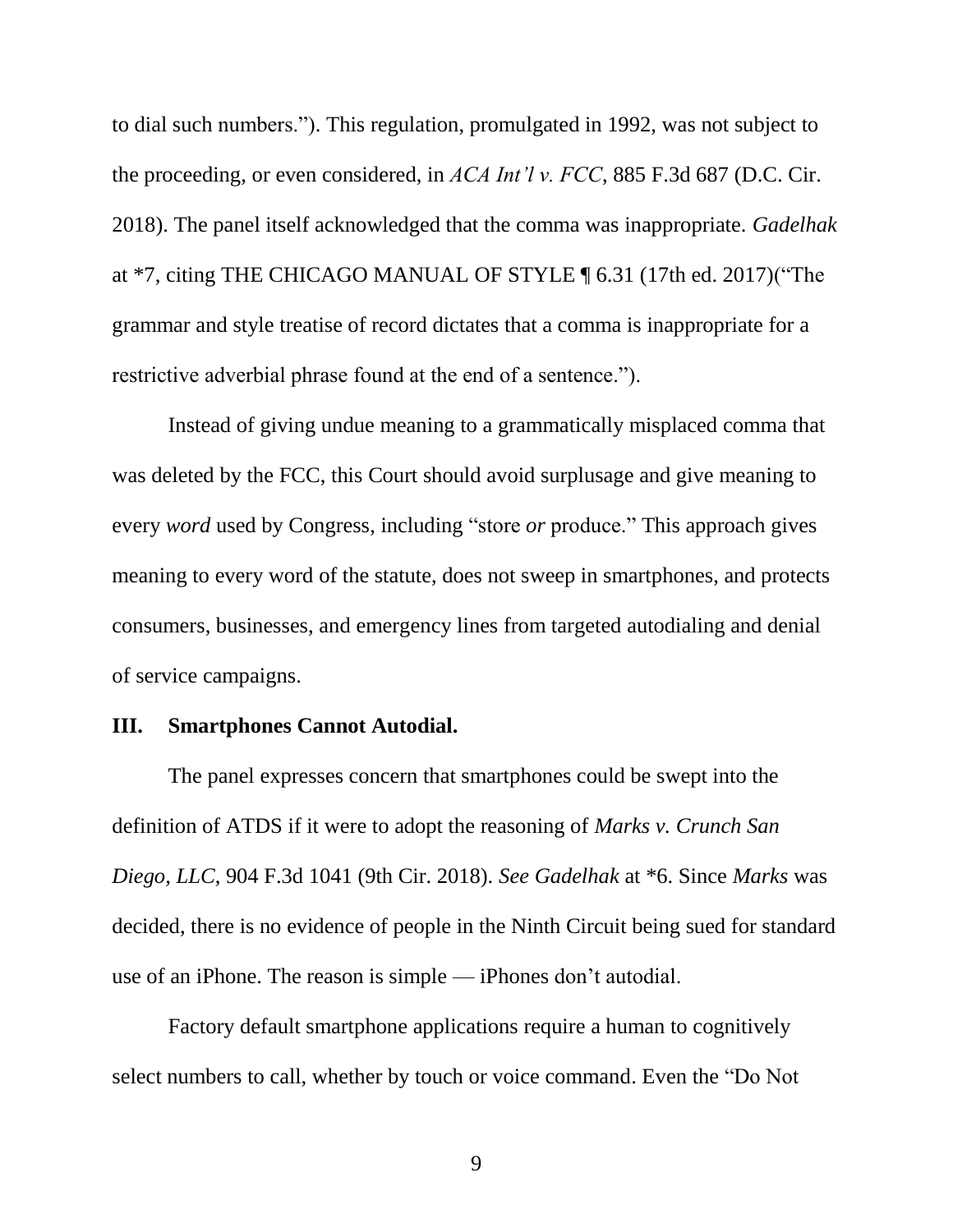Disturb While Driving" text feature only texts a single response to an individual call, and it only does so as a result of the initial caller triggering the system to return the call. That's neither automatic nor unsolicited.

Even if smartphones had evolved to encroach upon what Congress outlawed in 1991, the correct response is for Congress or the FCC to exempt such calls. *See ACA Int'l v. FCC*, 885 F.3d 687, 699 (D.C. Cir. 2018) (recognizing that the FCC has authority to exempt ordinary smartphone usage). The fact that Apple made a device 16 years after the statute was enacted that became ubiquitous says nothing about the judgment of Congress in 1991. *See Salcedo v. Hanna*, 936 F.3d 1162, 1166 (11th Cir. 2019) (holding that Congress expressed no judgment on the issue of text messaging which did not exist in 1991). It is error to rely on a text response feature to determine what Congress meant when it defined ATDS in 1991.

#### **CONCLUSION**

The panel opinion in this case will result in *more* robocalls and *more* difficulty for businesses and emergency providers subjected to denial of service attacks. This is not supported by the statutory text's specific inclusion of systems which store telephone numbers *to be called* using a random or sequential number generator even if they do not also produce such numbers. The panel's concerns that an alternative reading could encompass ordinary smartphones is misplaced, both because smartphones "out of the box" do not autodial and because it is the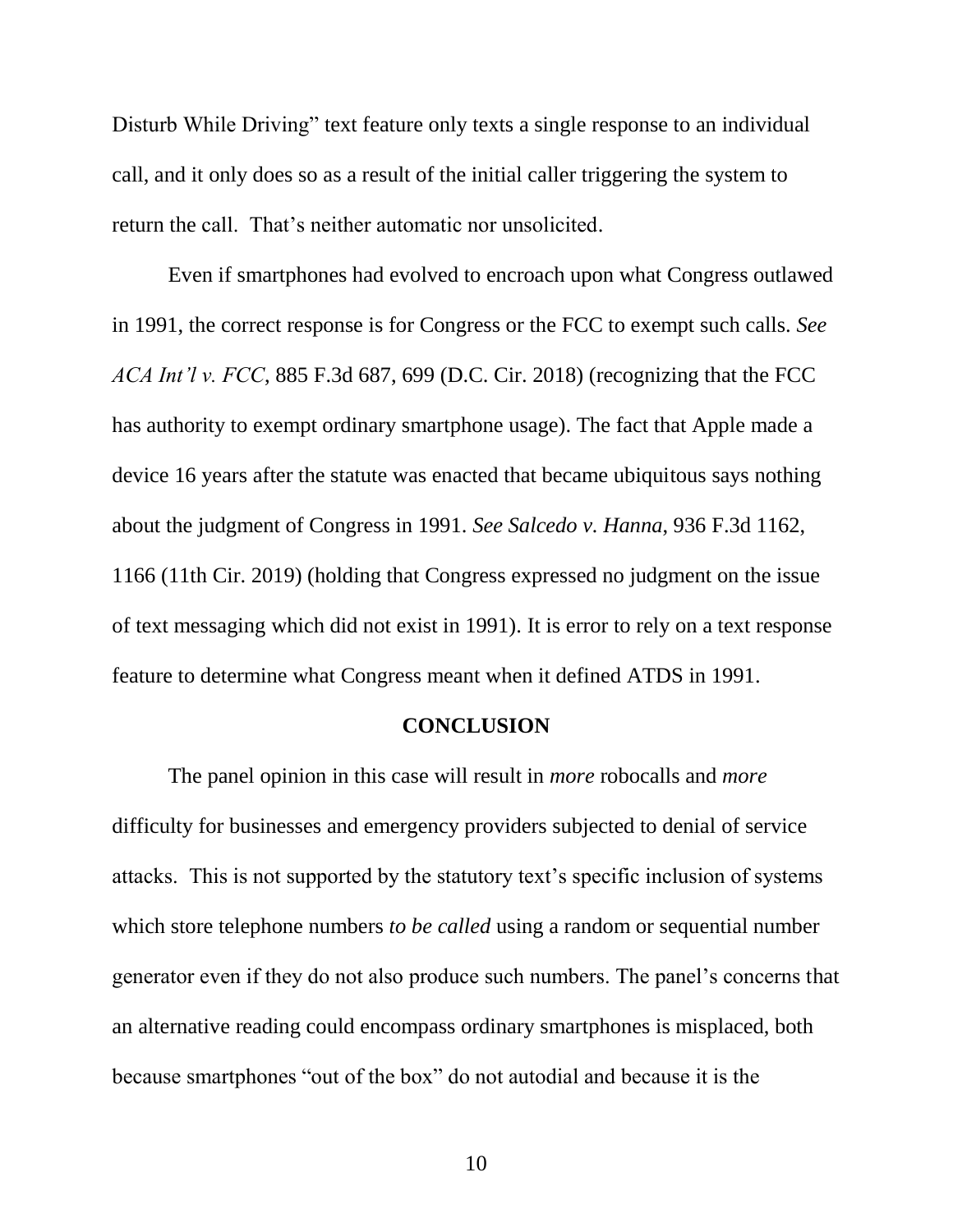province of Congress, or the FCC under authority delegated by Congress, to make exceptions to the statutory text. This Court should correct this *en banc*.

Respectfully submitted,

/s *Tara Twomey* Tara Twomey National Consumer Law Center

Counsel for *Amici Curiae*

*On Brief*: Justin Holcombe Skaar & Feagle, LLP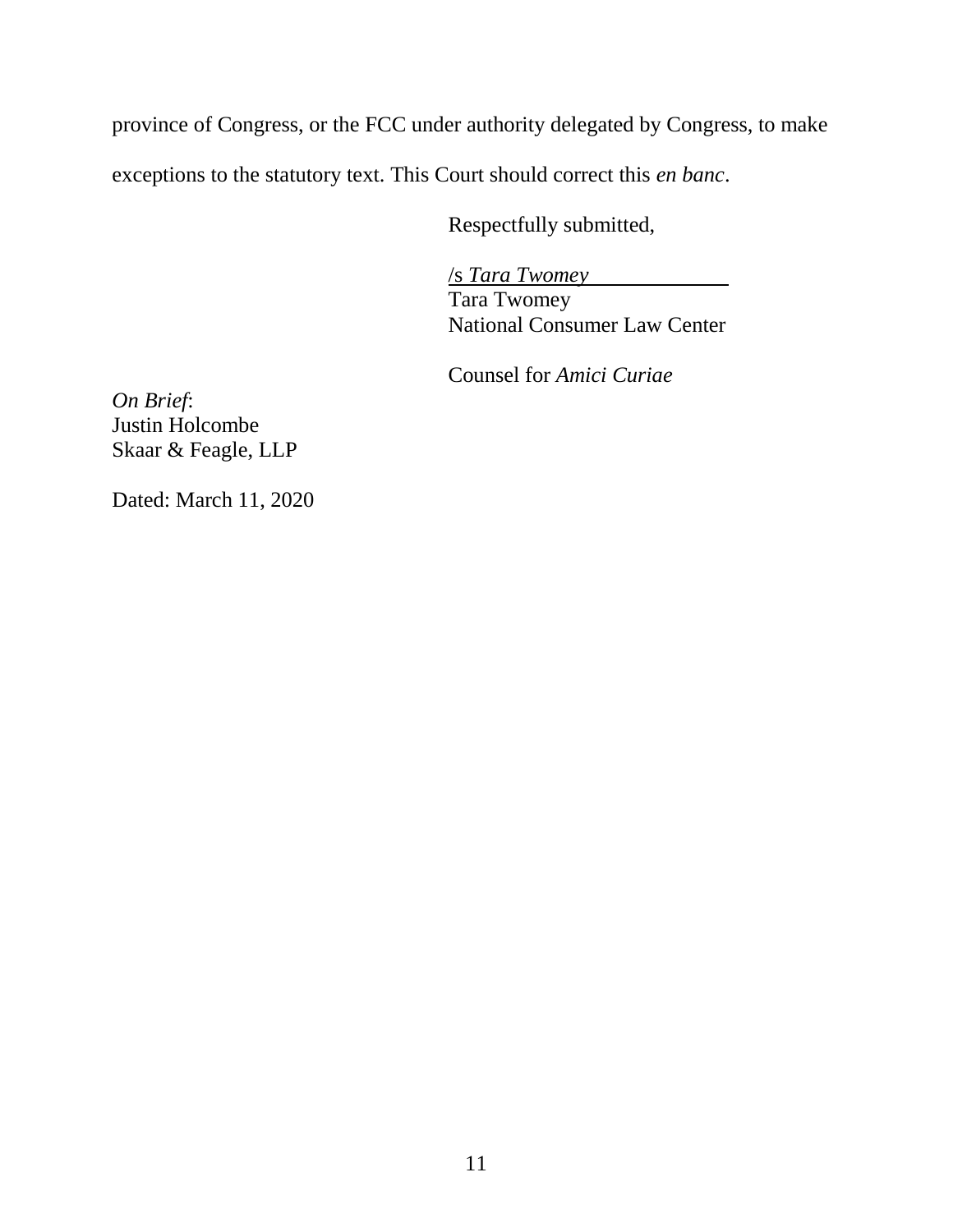#### **CERTIFICATE OF COMPLIANCE**

This brief complies with the typeface requirements of Federal Rule of Appellate Procedure 32(a)(5) and the type-style requirements of Federal Rule of Appellate Procedure 32(a)(6), because this document has been prepared in a proportionally spaced typeface using Microsoft Word in 14 point Times New Roman font. This document complies with the word limit of Federal Rule of Appellate Procedure 29(b)(4) because, excluding parts of the documents are exempted by Federal Rule of Appellate Procedure 32(f), this document contains 2323 words.

Respectfully submitted,

/s *Tara Twomey* Tara Twomey National Consumer Law Center

Counsel for *Amici Curiae*